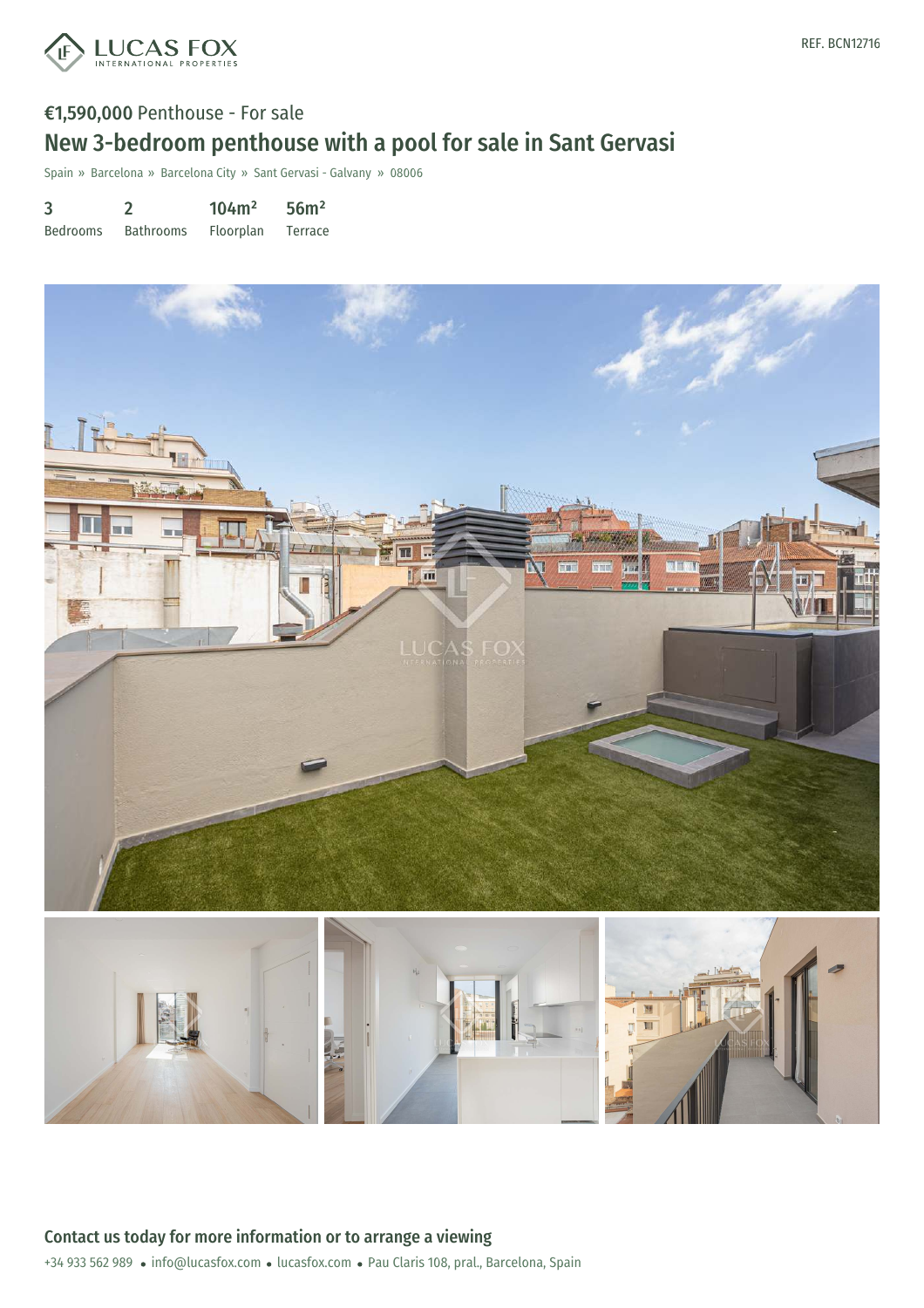

# €1,590,000 Penthouse - For sale New 3-bedroom penthouse with a pool for sale in Sant Gervasi

Spain » Barcelona » Barcelona City » Sant Gervasi - Galvany » 08006

3 Bedrooms 2 Bathrooms 104m² Floorplan 56m² Terrace

#### OVERVIEW

### Penthouse with a large private terrace and pool for sale in a new development in Sant Gervasi-Galvany, with materials and finishes of the best quality.

This spectacular penthouse is part of a new development in Sant Gervasi-Galvany, bordering the charming district of Gràcia. The modern 4-storey building boasts the finest materials and finishes and consists of 8 bright apartments.

This particular property is on the top floor of the building and measures 104 m². Access to the apartment is on the lower floor, where we find the living room, kitchen, 3 bedrooms and 2 bathrooms. There are also 3 balconies totalling almost 14 m². The upper floor offers a 42 m<sup>2</sup> private terrace with a pool, chill-out area and a dining area; the perfect space to relax at the end of the day.

Like each of the units in this development, the penthouse has the best quality finishes, such as a double entry door for total security, LED lighting, video intercom, laminate oak flooring and Siemens appliances.

Residents have access to the communal pool and roof terrace and a storage room and a parking space for a motorcycle or car in the basement of the building can be purchased.

An ideal opportunity for those seeking a brand new home with the best features and an excellent layout.

Call us today to visit this brand new penthouse in Sant Gervasi, close to Gràcia.

Expected delivery date the first half of 2021.



[lucasfox.com/go/bcn12716](https://www.lucasfox.com/go/bcn12716)

Swimming pool, Terrace, Lift, Natural light, Wooden flooring, Communal terrace, Parking, Air conditioning, Balcony, Built-in wardrobes, Double glazing, Equipped Kitchen, Exterior, Heating, Near international schools, New build, Storage room, Transport nearby, Wheelchair access